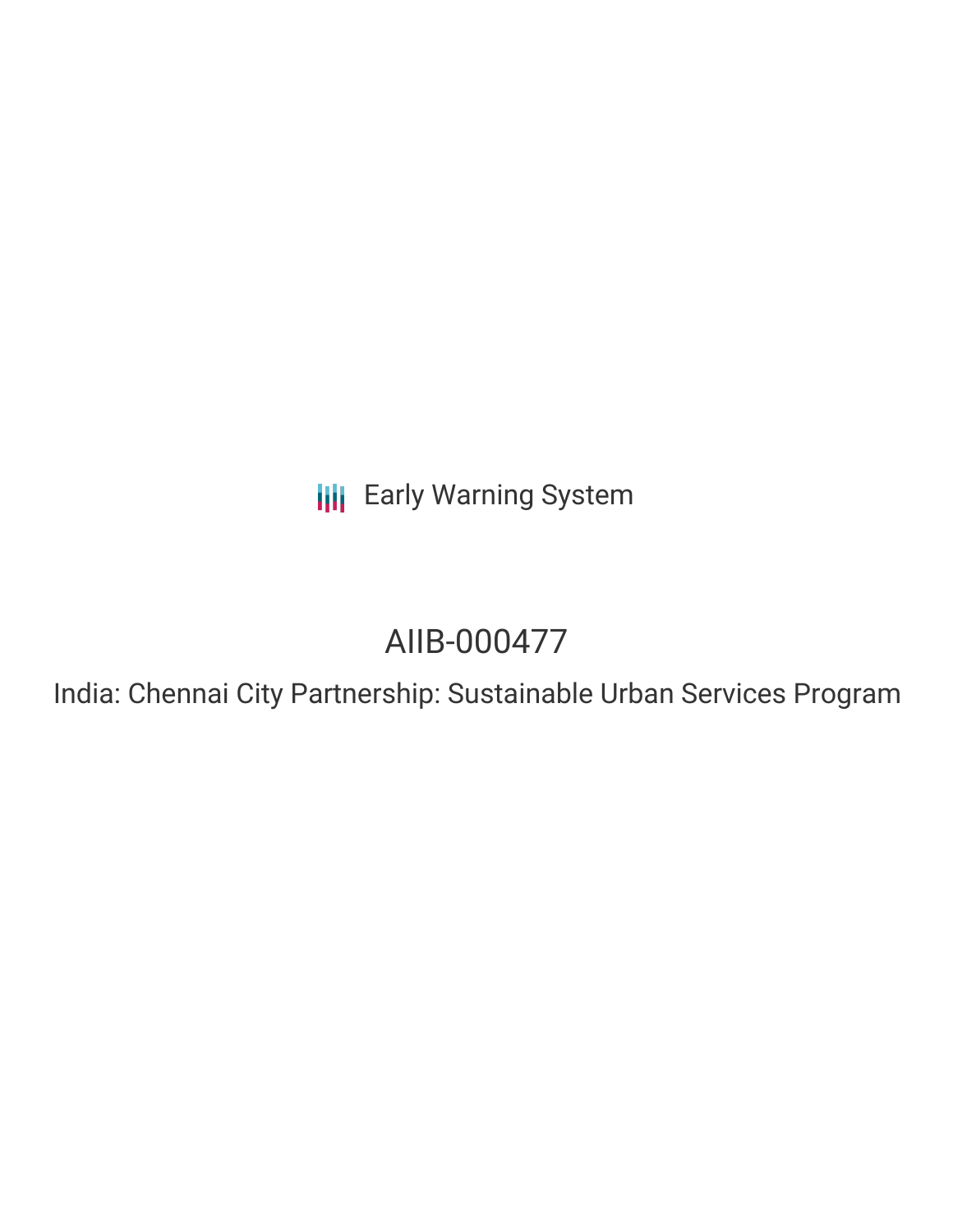

# **Quick Facts**

| <b>Countries</b>                | India                                                                    |
|---------------------------------|--------------------------------------------------------------------------|
| <b>Specific Location</b>        | Chennai                                                                  |
| <b>Financial Institutions</b>   | Asian Infrastructure Investment Bank (AIIB), World Bank (WB)             |
| <b>Status</b>                   | Proposed                                                                 |
| <b>Bank Risk Rating</b>         | B                                                                        |
| <b>Voting Date</b>              | 2021-05-19                                                               |
| <b>Borrower</b>                 | Republic of India                                                        |
| <b>Sectors</b>                  | Transport, Water and Sanitation                                          |
| <b>Potential Rights Impacts</b> | Healthy Environment, Housing & Property, Right to Health, Right to Water |
| <b>Investment Type(s)</b>       | Loan                                                                     |
| <b>Investment Amount (USD)</b>  | \$150.00 million                                                         |
| <b>Loan Amount (USD)</b>        | $$150.00$ million                                                        |
| <b>Project Cost (USD)</b>       | \$701.00 million                                                         |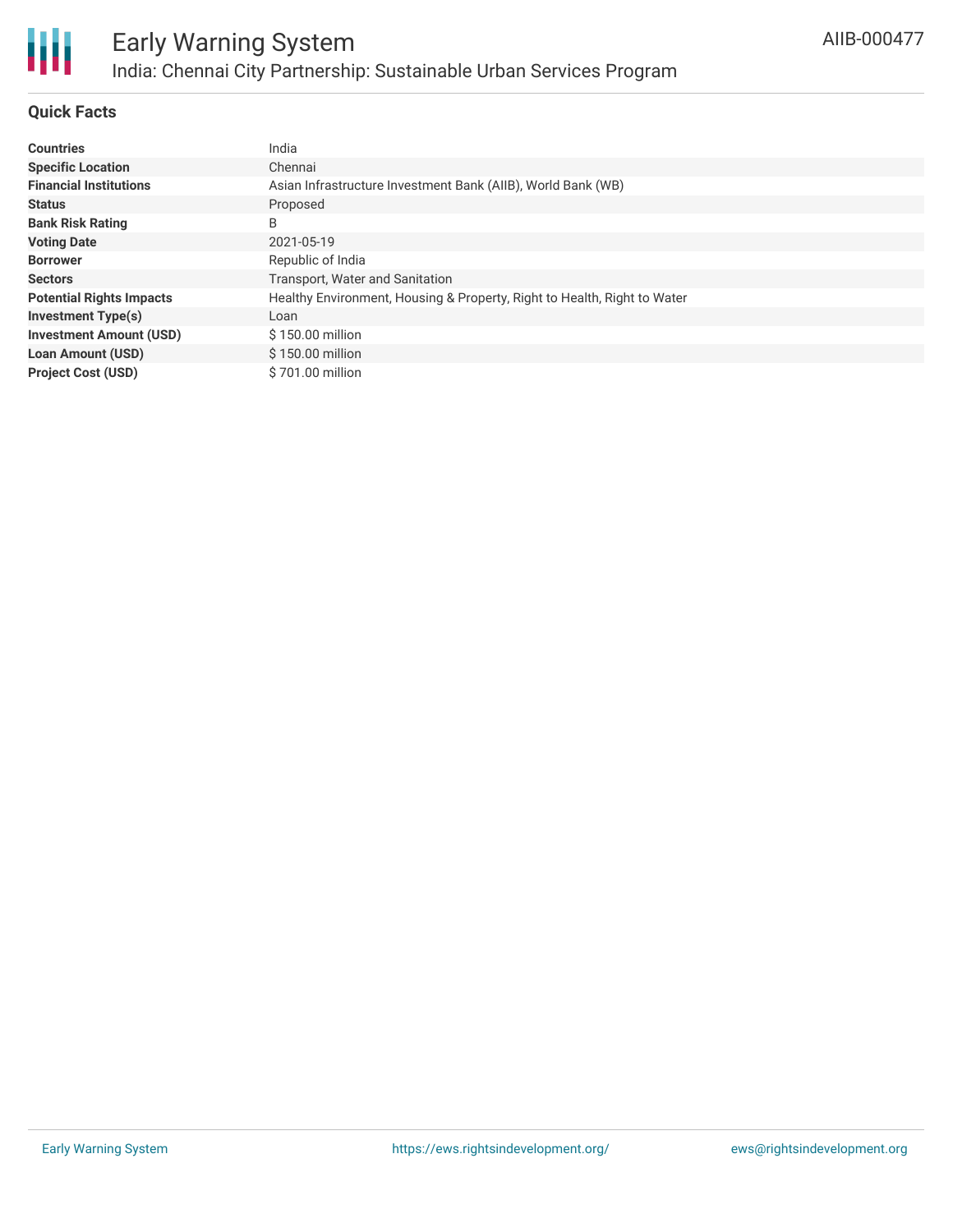

# **Project Description**

The objective of the proposed project is "to strengthen institutions and financing for improving the quality and sustainability of selected urban services in the Chennai Metropolitan Area (CMA)." This project seeks to be the first phase of a longer engagement of the bank with the Government of Tamil Nadu with regards to CMA. The financing of this project will cover core urban services, including water resource management, water supply and sewerage, urban mobility, solid waste management, and public health.

This project is jointly co-financed with the World Bank as lead co-financier, and its environmental and social (ES) risks and impacts have been assessed in accordance with the WB's Policy on Program-for-Results Financing (PforR Policy). AIIB's Environmental and Social Policy (ESP) was designed to apply to investment projects and has no provisions for its application to PforR operations. Therefore, the WB's PforR Policy will apply to this operation in lieu of AIIB's ESP. This will ensure a harmonized approach to addressing the ES risks and impacts of the Program.

The WB has categorized the ES risks of this Program as "Substantial", which is similar to Category B if AIIB's ESP were applicable. As required under the WB's PforR Policy, the Program excludes activities that are likely to have significant adverse ES impacts, that could be sensitive, irreversible, or unprecedented (similar to Category A if AIIB's ESP were applicable).

**\*The Program-for-Results (PforR)** financing instrument supports improving the efficiency of government programs of expenditures and achieving results by strengthening institutions and building capacity. Using <sup>a</sup> country's own institutions and processes, PforR links disbursement of funds directly to the achievement of specific program results. <https://pubdocs.worldbank.org/en/583761534193720449/PforR-fact-sheet-SpringMeetings2015.pdf>

The program seeks to support the strengthening of systems for all key participating agencies for citizen outreach and consultation, preparation and public disclosure of annual performance reports by implementing agencies, use of consumer feedback and satisfaction surveys to enhance service delivery and grievance redressal for all key participating agencies. During the Program preparation, mapping of stakeholders was undertaken and consultations were held with interest groups across all sectors. Following the sector-specific consultations, the draft ESSA was disclosed, and virtual city-wide stakeholder consultations were held.

The Program objectives will be evaluated against the following key result indicators: (i) improvement in service delivery performance for Chennai Metropolitan Water Supply and Sewerage Board, Metropolitan Transportation Company, and Greater Chennai Corporation (GCC), disaggregated by gender and vulnerable groups; (ii) operationalization of Chennai Metropolitan Urban Transportation Authority with enhanced capacity to oversee urban mobility in the metropolitan areas; (iii) percentage increase in GCC annual own source revenues; (iv) improved financial performance for water supply and sanitation service; and (v) reduction in vacancy rates of professional staff category of GCC to enhance professional capability.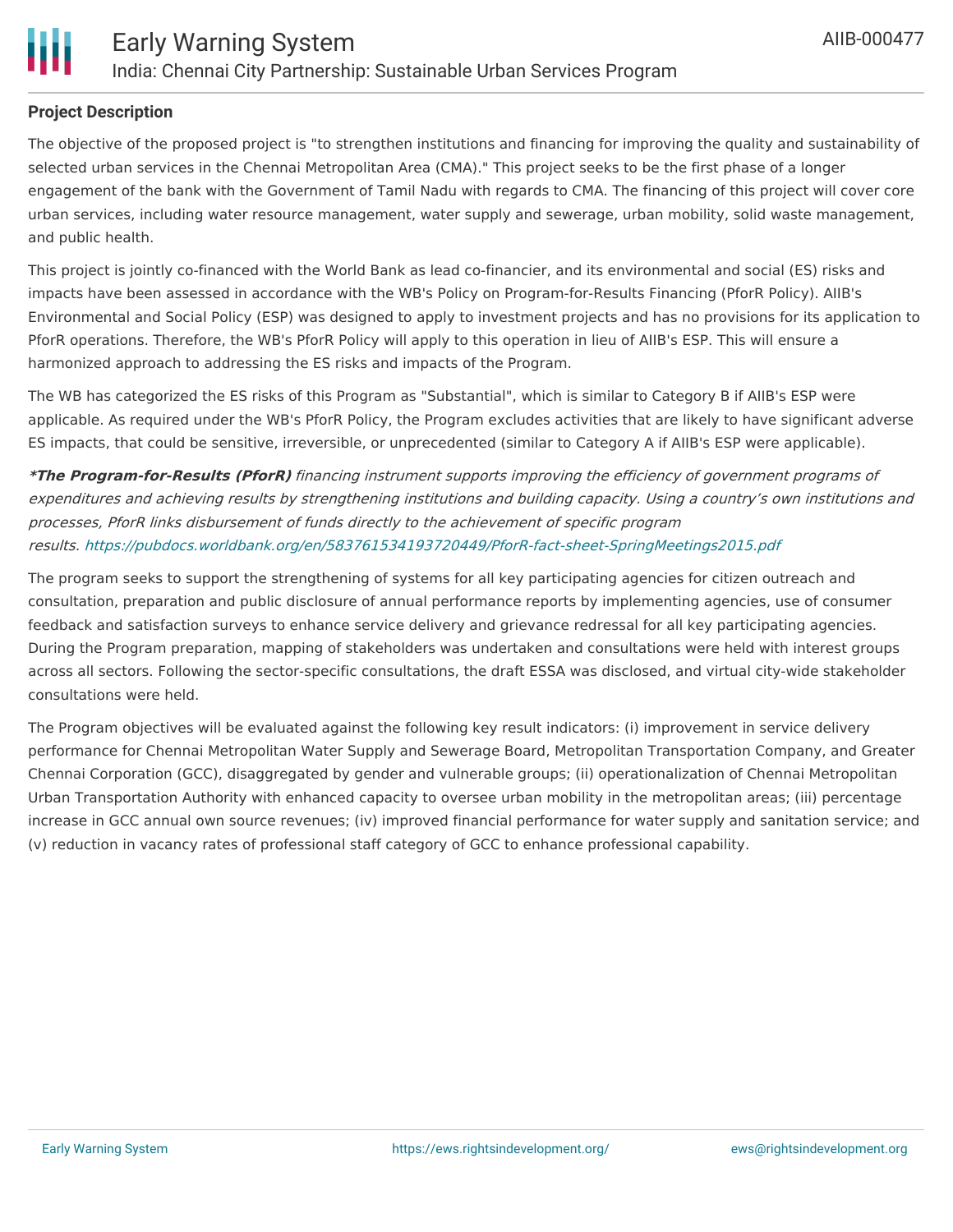

# **People Affected By This Project**

According to the bank documents, the key environmental risks relate to issues connected with water supply and sanitation, water resource resilience and urban mobility sectors, and include construction-related adverse impacts such as air pollution, dust and noise pollution, worker and public safety, and generation of scrap and debris. These impacts are expected to be localized, temporary and reversible, which can be mitigated effectively through mitigation management measures.

The key social risks are construction induced impacts, inequitable distribution of benefits, inadequate stakeholder engagement, ineffective grievance redress mechanism, occupational health and safety issues, and gender-based violence issues related to increased influx of labor. The PAP has provided recommendations to address these risks focused on strengthening capacities for reporting on social risk management, improving social inclusion and stakeholder engagement, closing gender gaps, managing land acquisition and resettlement. To address gender gaps, the Program will support capacity development with an emphasis on building an integrated approach across agencies for implementing the safe-city program in Chennai.

This Program will support strengthening of systems for all key participating agencies for citizen outreach and consultation, preparation and public disclosure of annual performance reports by implementing agencies, use of consumer feedback and satisfaction surveys to enhance service delivery and grievance redressal for all key participating agencies. During the Program preparation, mapping of stakeholders was undertaken and consultations were held with interest groups across all sectors. Following the sector-specific consultations, the draft ESSA was disclosed, and virtual city-wide stakeholder consultations were held.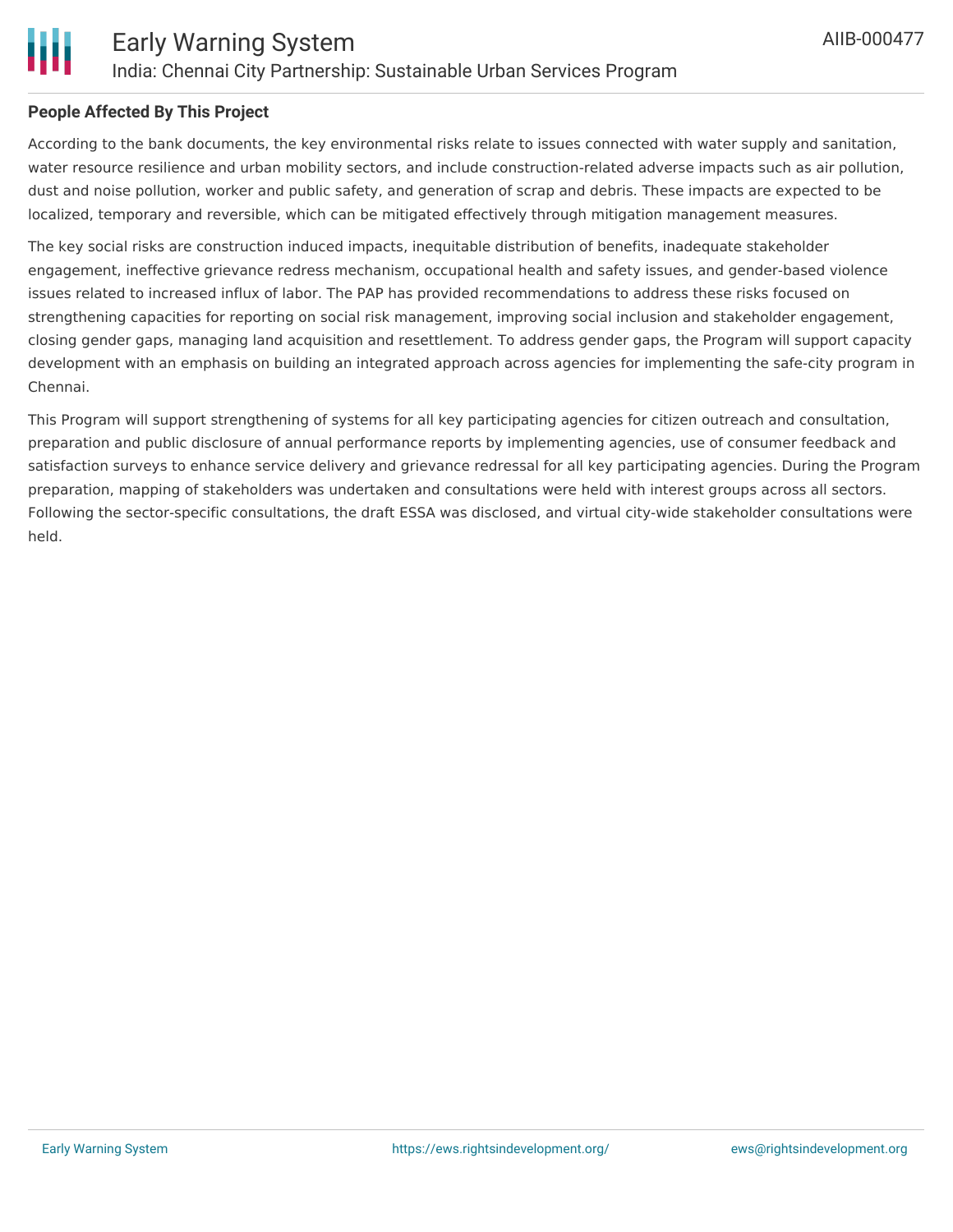

### **Investment Description**

- Asian Infrastructure Investment Bank (AIIB)
- World Bank (WB)

Financing Plan: (i) Asian Infrastructure Investment Bank (AIIB) Loan: USD150 million (21.4 percent); (ii) International Bank for Reconstruction and Development (IBRD) Loan: USD150 million (21.4 percent); and (iii) Govt of Tamil Nadu: USD401 million (57.2 percent)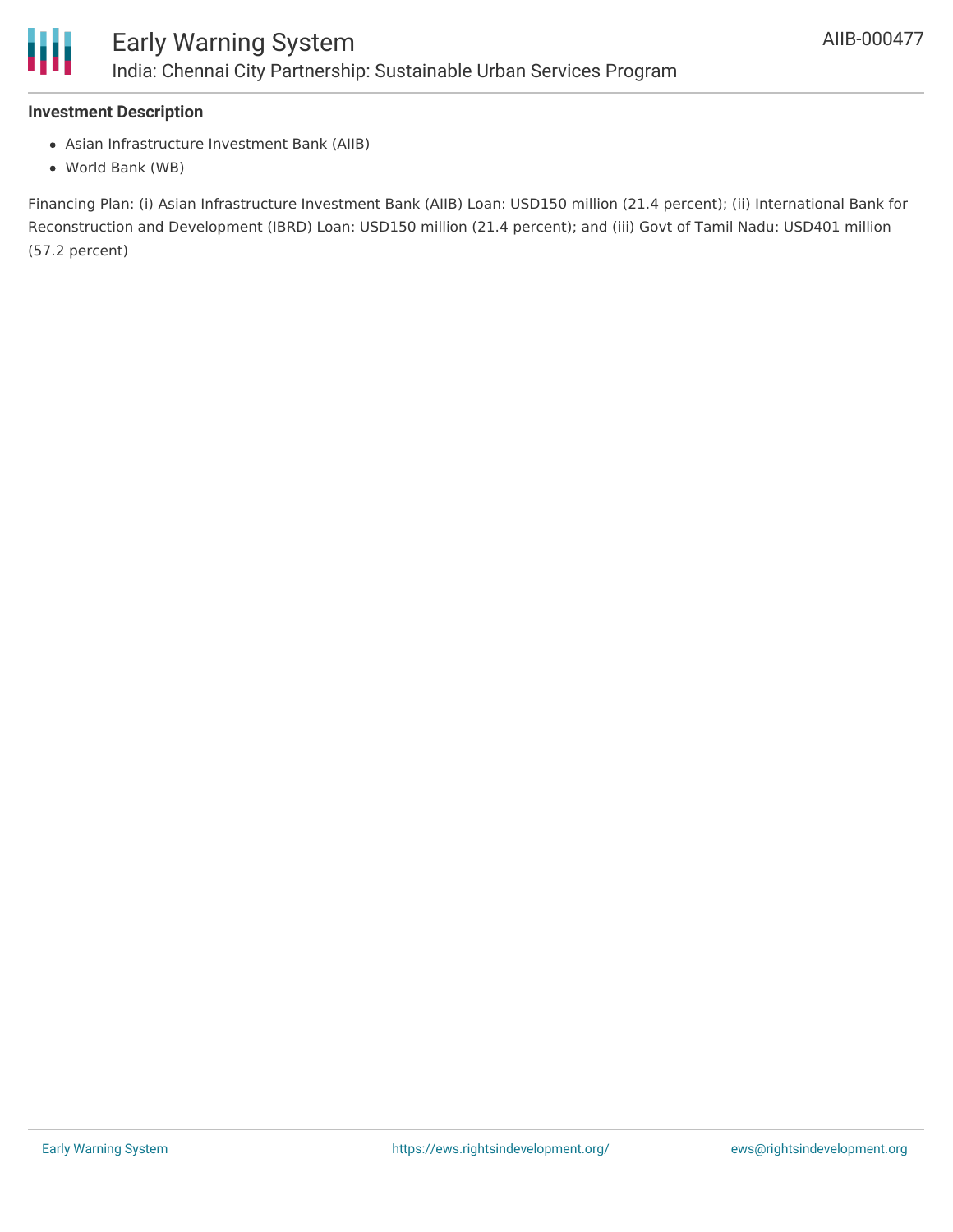# **Contact Information**

**PROJECT TEAM LEADER, Asian Infrastructure Investment Bank:** Sangmoo Kim, Senior Investment Operations Specialist (Urban) [sangmoo.kim@aiib.org](mailto:sangmoo.kim@aiib.org)

**PROJECT TEAM LEADER, World Bank:** Elif Ayhan, Senior Disaster Risk Management Specialist, [eayhan@worldbank.org](mailto:eayhan@worldbank.org)

**BORROWER:** Prasanna V. Salian, Deputy Secretary, Department of Economic Affairs, Ministry of Finance [pv.salian@nic.in](mailto:pv.salian@nic.in)

**IMPLEMENTING ENTITY:** Pooja Kulkarni,Special Secretary, Finance Department, Government of Tamil Nadu & CEO TNIDB, [pooja.kulkarni@ias.gov.in](mailto:pooja.kulkarni@ias.gov.in)

#### ACCESS TO INFORMATION

You can submit an information request for project information at: https://www.aiib.org/en/contact/informationrequest/index.html

#### ACCOUNTABILITY MECHANISM OF AIIB

The AIIB has established the Accountability Mechanism for Project-Affected People (PPM). However as mentioned in the bank documents provided, AIIBs PPM which addresses issues raised under AIIB's ESP, does not apply to this operation. Submissions to the PPM under the Program would, therefore, not be eligible for consideration by the PPM. The WB's independent accountability mechanism addresses issues raised by persons adversely affected by a WB financed operation and allows them to report alleged non-compliance with the WB's operational policies and procedures, including its PforR Policy.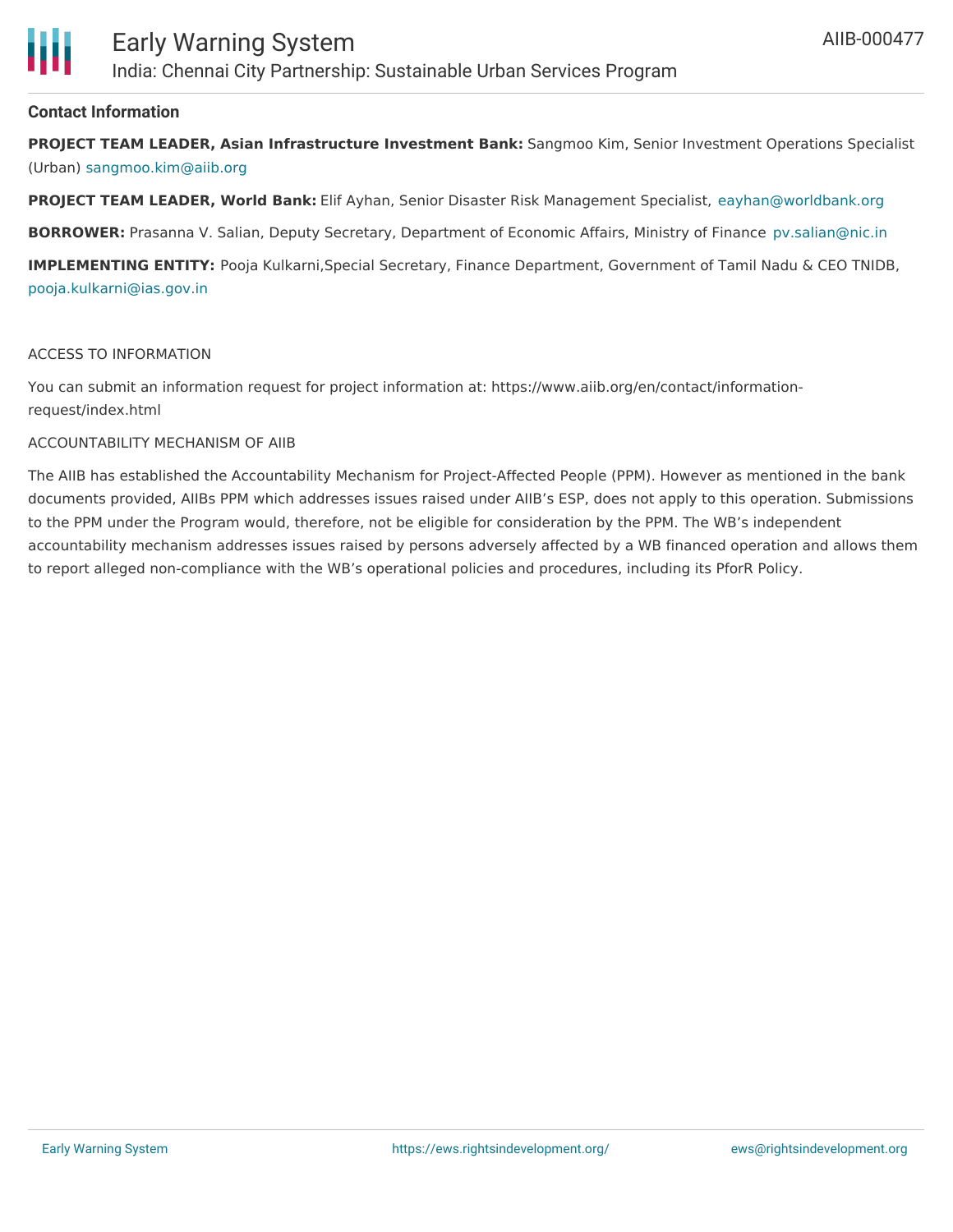

# **Bank Documents**

• Project [Summary](https://ewsdata.rightsindevelopment.org/files/documents/77/AIIB-000477.pdf) (May 19, 2021) [\[Original](https://www.aiib.org/en/projects/details/2021/_download/india/summary/AIIB-PSI-P000477-India-Chennai-City-Partnership-19-May-2021.pdf) Source]